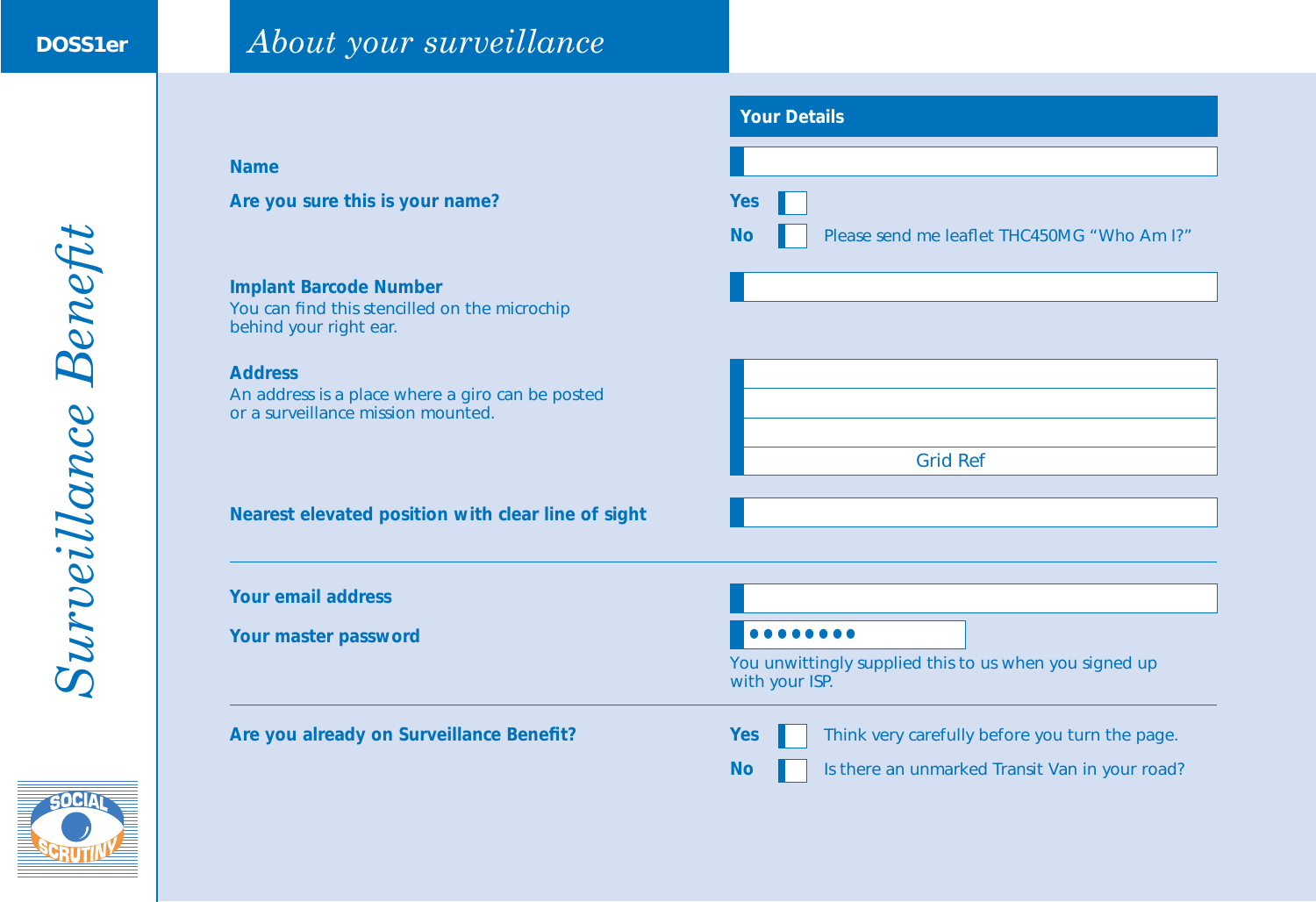# *About you and your feckless lifestyle*

By partner we mean someone you habitually lie

# **Are you going to San Fransisco?**

Be sure to wear some flowers in your hair.

# **May we approach your previous employer?** Yes Is the answer you're searching for.

We need to ascertain whether or not you are lying. Beauty is Truth.

We need to do this in order to freak you out.

**Is this a trick question?** The *Yes* Bluff.

**What is their combined weight in Bushels?** We need to know this in order to cause you as much trouble as possible.

**Do you care for an elderly relative?** The May 2008 **Yes** Why aren't they working?

**Please estimate their calorific value.**

**Do you find this form confusing in any way?** 9.  $\Box$  See 12 Across (4.3)

**No**

**Do you have a partner?** The sense of their skin.

to, apart from us. Please tell us about your pathological inabilty to apart from us. trust others on a separate sheet of paper.

**May we investigate your household waste?** Yes We will return in a suspicious-looking boiler suit.

- 
- **No** Double Bluff.
- **Do you have children?** The Matter of the Why aren't they working?
	- **No** Turn to page 5

**Bushels** 

**Kilojoules**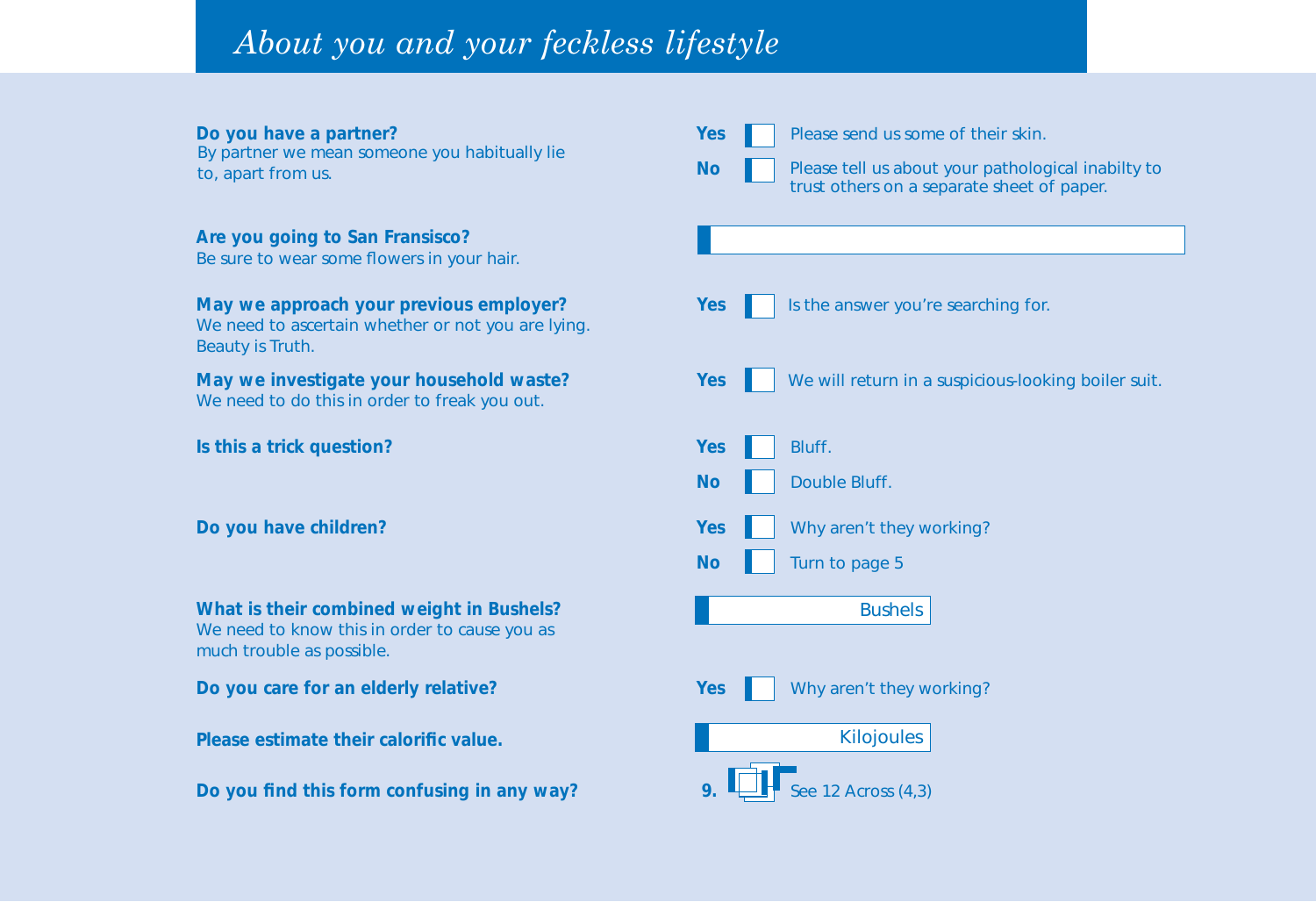# *Suck the gun and plead*

In the inevitable event of a tie, and so we can further humiliate you in the office, please complete the following sentence in not more than 25 words

**I would like my Giro because…**



# 19 H H H H

**Amusement Arcade you wish to cash your Giro at.**



Tick this box if you don't wish to receive details of special offers from other covert Government Agencies. Leave box blank if you would like a small group of our representatives to call on you in the early hours of Sunday morning.

## **Declaration**

I hereby declare that I am a deadbeat scrounger without a single scruple in my pale, uninviting carcase. I willfully seek to draw government funds away from more exciting things, like bombing the crap out of someone else's country or equipping the police with big spiky sticks. I authorise any and all covert surveillance, wiretaps and interception of my mail that DoSS may, from time to time, deem necessary in the interests of claimant oppression.

| Signed |  |  |
|--------|--|--|
|        |  |  |
|        |  |  |
|        |  |  |
| Date   |  |  |